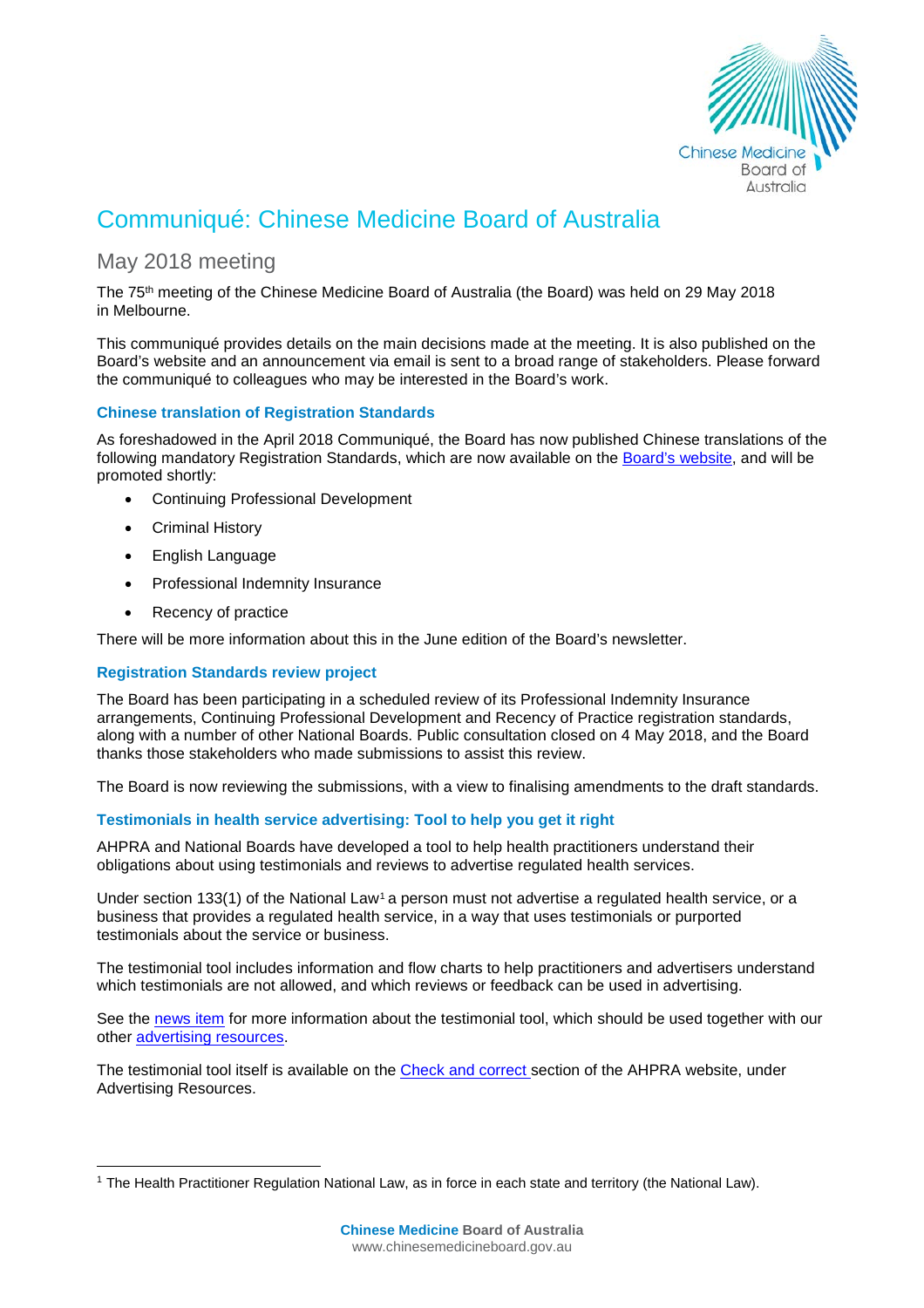The Check and correct section provides health practitioners and other advertisers with the ability to check and correct their advertising to make sure it meets their professional and legal obligations.

Visit the AHPRA website to download a copy of the testimonial tool and to read our other resources, including:

- [summary of advertising obligations](http://www.ahpra.gov.au/Publications/Advertising-resources/Legislation-guidelines/Summary-of-advertising-obligations.aspx)
- [frequently asked questions](http://www.ahpra.gov.au/Publications/Advertising-resources/Further-information.aspx)
- [words to be wary about](http://www.ahpra.gov.au/Publications/Advertising-resources/What-health-practitioners-and-healthcare-providers-need-to-know.aspx)
- [examples of compliant and non-compliant advertising,](http://www.ahpra.gov.au/Publications/Advertising-resources/Check-and-correct/All-professions-examples.aspx) and
- [self-assessment tool.](http://www.ahpra.gov.au/Publications/Advertising-resources/Check-and-correct/Self-assessment-tool.aspx)

This work is part of a broader strategy – the Advertising compliance and enforcement strategy for the [National Scheme](https://www.ahpra.gov.au/News/2017-04-20-media-release-advertising.aspx) – which started last year.

#### **Security tip: keep your web browser updated**

AHPRA and National Boards have made changes to our websites to ensure your information is kept safe.

If you use Internet Explorer version 6 (or an older version) to view the Board's website, and are experiencing difficulty accessing web pages and online services, the Board recommends you upgrade to [the newest version of Internet Explorer immediately.](http://windows.microsoft.com/en-au/internet-explorer/download-ie) It is available for free from Microsoft.

If you are using a new version of Internet Explorer and are still having difficulty accessing our website please contact us to report your experience. Call **1300 419 495** Monday to Friday, 9.00am to 5.00pm (Australian Eastern Standard Time).

#### **Updating your contact details**

To check or update the contact details you have lodged with AHPRA, access the online services panel for practitioners on the [home page](http://www.chinesemedicineboard.gov.au/) of the Board's website and click *Update your contact details*. Enter your user ID, date of birth and password (please note that your user ID is not your registration number). If you can't remember your user ID or password, [contact us online,](https://www.ahpra.gov.au/About-AHPRA/Contact-Us/Make-an-Enquiry.aspx) or phone 1300 419 495 for help.

#### **Follow AHPRA on social media**

Connect with AHPRA on **Facebook, [Twitter](https://twitter.com/AHPRA) or [LinkedIn](https://www.linkedin.com/company/australian-health-practitioner-regulation-agency)** to receive information about important topics for your profession and participate in the discussion.



#### **Important information for practitioners**

The Board publishes a range of information about registration, including its expectations of practitioners, at [www.chinesemedicineboard.gov.au.](http://www.chinesemedicineboard.gov.au/)

For more details or help with questions about your registration, notifications or other matters relevant to the National Scheme, refer to information published on [www.ahpra.gov.au](http://www.ahpra.gov.au/) or [contact AHPRA,](http://www.ahpra.gov.au/About-AHPRA/Contact-Us.aspx) send an [online enquiry form](https://www.ahpra.gov.au/About-AHPRA/Contact-Us/Make-an-Enquiry.aspx) or call on 1300 419 495.

#### **Prof Charlie Xue Chair Chinese Medicine Board of Australia**

#### 29 May 2018

*The [Chinese Medicine Board of Australia](http://www.chinesemedicineboard.gov.au/) is the regulator of Chinese medicine practitioners in Australia and acts to protect the public by ensuring that suitably qualified and competent Chinese medicine practitioners are registered. The Board is responsible for developing registration standards, codes and guidelines for Chinese medicine practitioners and managing notifications (complaints)\* about Chinese medicine practitioners and Chinese medicine students. The Board does this through its powers under the Health Practitioner Regulation National Law (the National Law), as in force in each state and territory, and the National Registration and Accreditation Scheme (the National Scheme), supported by the Australian Health Practitioner Regulation Agency (AHPRA). The Board's work in regulating Australia's Chinese medicine practitioners in the public interest is underpinned by [regulatory principles,](https://www.ahpra.gov.au/About-AHPRA/Regulatory-principles.aspx) which encourage a responsive, risk-based approach to regulation.*